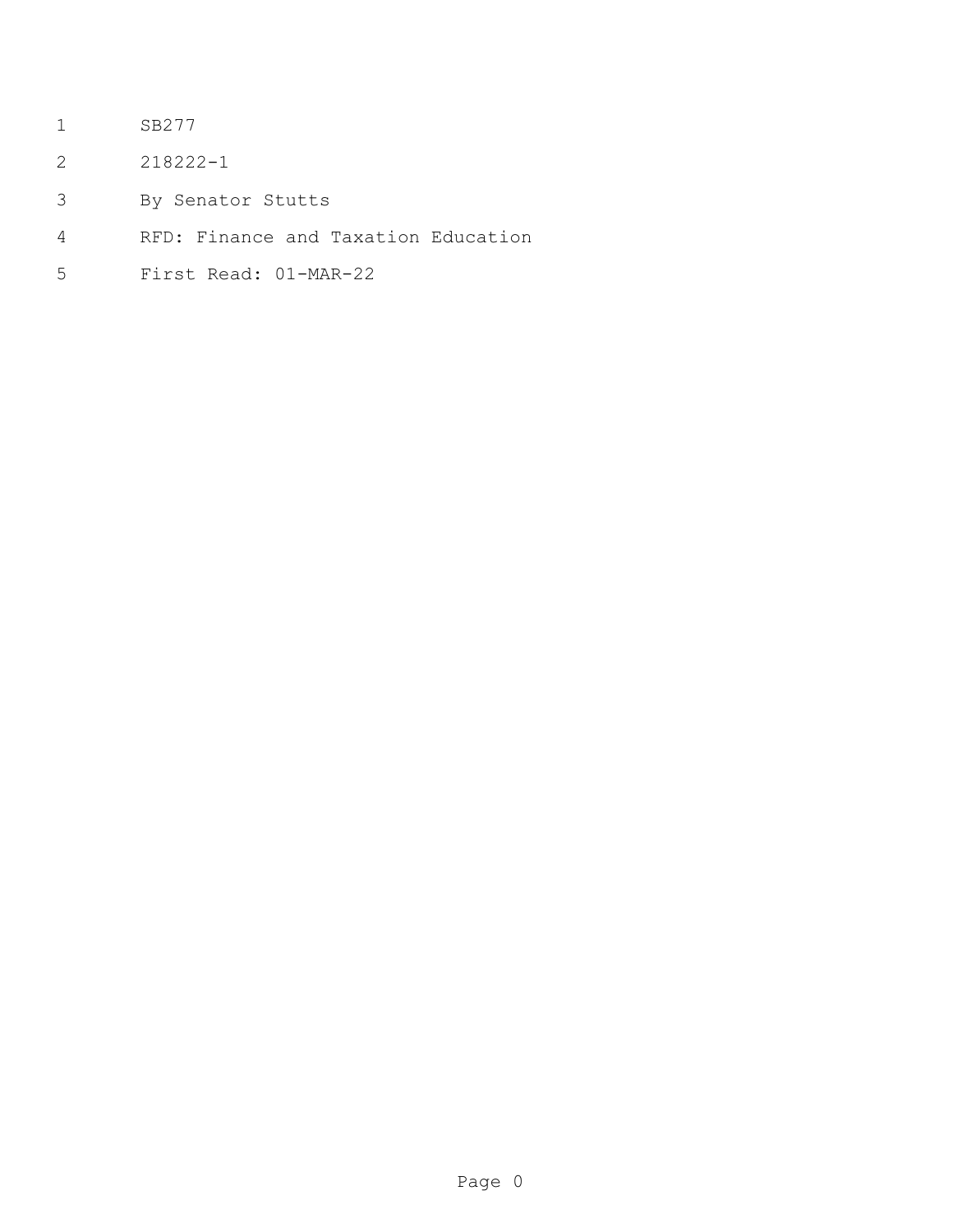| 1           | 218222-1:n:02/24/2022:JF/cmg LSA2022-117F                 |
|-------------|-----------------------------------------------------------|
| 2           |                                                           |
| 3           |                                                           |
| 4           |                                                           |
| 5           |                                                           |
| 6           |                                                           |
| 7           |                                                           |
| 8           | Under the Rebuild Alabama Act the additional<br>SYNOPSIS: |
| $\mathsf 9$ | motor fuel excise tax levied by that act is               |
| 10          | adjusted by an index rate every other year                |
| 11          | beginning on October 1, 2023.                             |
| 12          | This bill would remove the indexing                       |
| 13          | provision of the additional motor fuel excise taxes       |
| 14          | established by the Rebuild Alabama Act.                   |
| 15          |                                                           |
| 16          | A BILL                                                    |
| 17          | TO BE ENTITLED                                            |
| 18          | AN ACT                                                    |
| 19          |                                                           |
| 20          | Relating to motor fuel excise taxes; to remove            |
| 21          | provisions for the adjustment of motor fuel taxes; and to |
| 22          | amend Section 40-17-370, Code of Alabama 1975.            |
| 23          | BE IT ENACTED BY THE LEGISLATURE OF ALABAMA:              |
| 24          | Section 1. Section 40-17-370, Code of Alabama 1975,       |
| 25          | is amended read as follows:                               |
| 26          | $"$ \$40-17-370.                                          |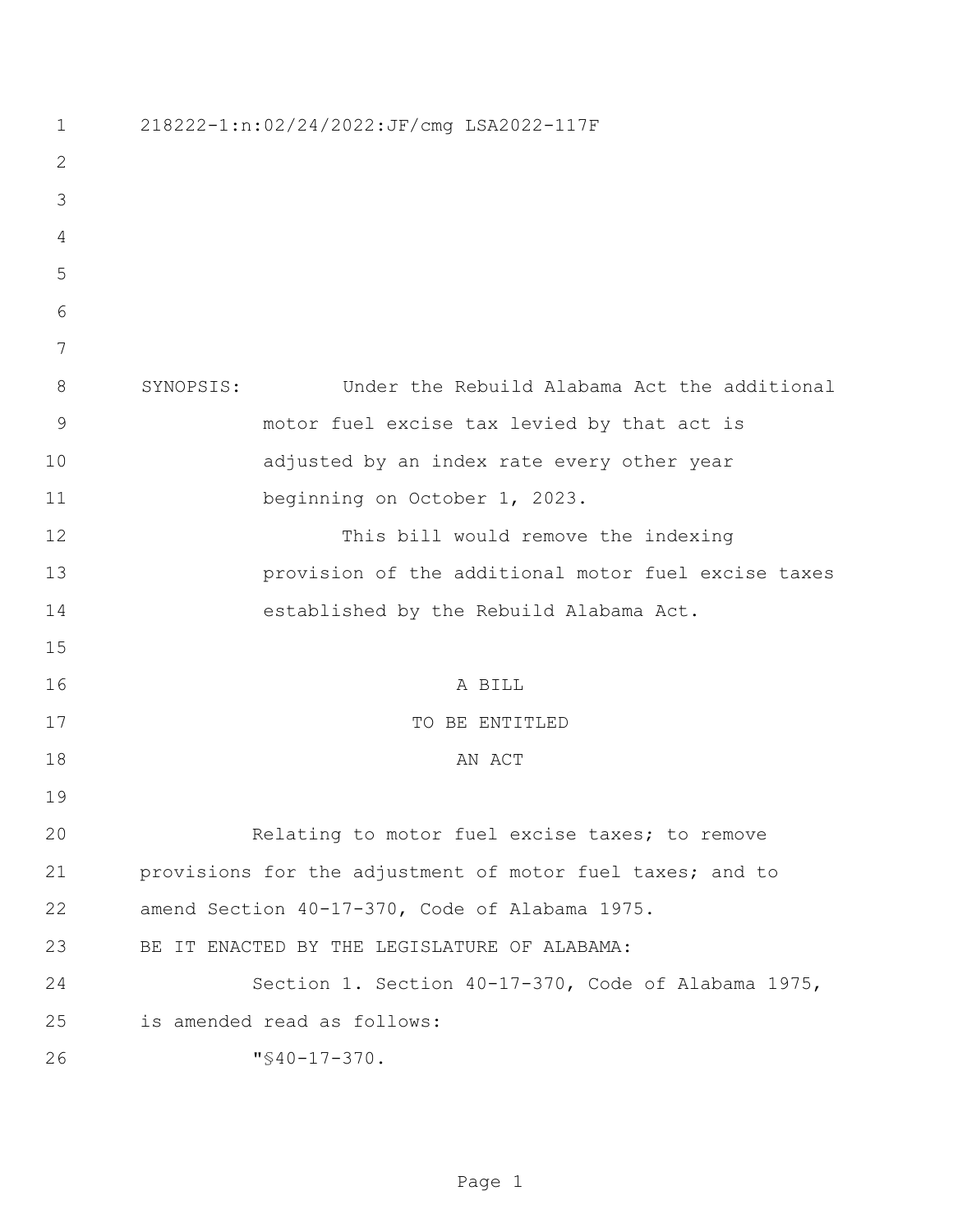1 "(a) Effective for tax periods beginning after 2 August 31, 2019, an additional excise tax of six cents (\$0.06) 3 is imposed on each net gallon of gasoline and diesel fuel. 4 "(b) Effective October 1, 2020, this additional 5 excise tax is increased by two cents (\$.02) to eight cents 6 (\$0.08) on each net gallon of gasoline and diesel fuel. 7 The Collective October 1, 2021, this additional 8 excise tax is increased by two cents (\$.02) to ten cents 9 (\$0.10) on each net gallon of gasoline and diesel fuel. 10  $\sqrt{(d)}$  Beginning October 1, 2023, and on July 1 of 11 every other year thereafter, the excise tax rate provided in 12 this section shall be adjusted by the percentage change in the 13 yearly average of the National Highway Construction Cost Index 14 (NHCCI) issued by the U.S. Federal Highway Administration 15 (FHWA) for the most recent 12-month period ending December 31, 16 compared to the base year average, which is the average for 17 the 12-month period ending December 31, 2020 and rounded to 18 the nearest whole cent. The maximum amount of increase or 19 decrease in the excise tax rate shall not exceed \$.01 per net 20 **gallon of gasoline or diesel fuel and shall take effect every** 21 other year. The Department of Revenue shall notify each 22 terminal supplier, position holder, licensed distributor, and 23 importer of the tax rate adjustment applicable under this 24 subsection on or before March 1.

25 "  $\left( \text{d} \right)$  This additional excise tax shall be levied, 26 administered, and collected in accordance with Article 12, 27 provided that the due date for payment and filing of returns